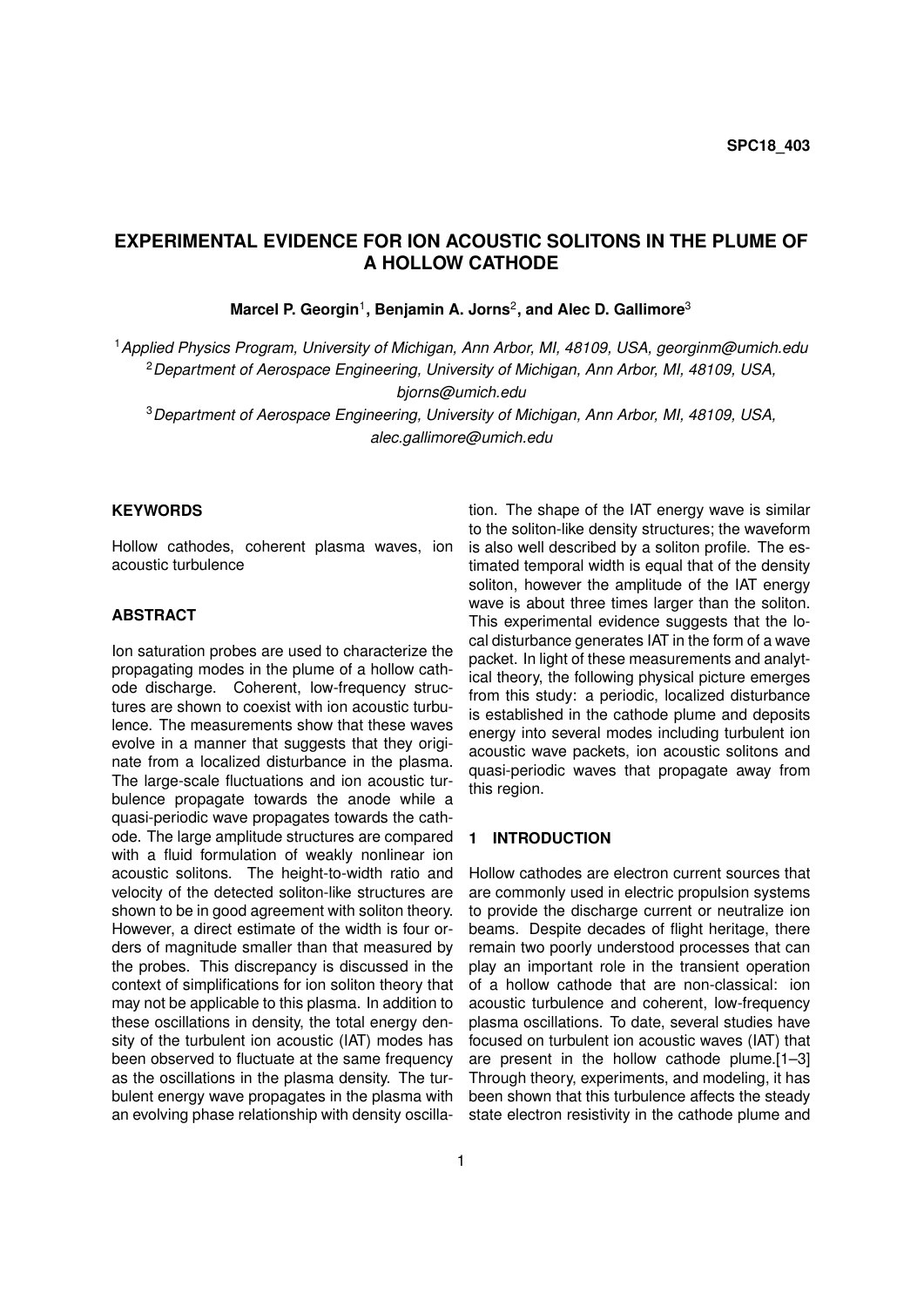is necessary to develop a self-consistent numerical model of the cathode. The low-frequency plasma oscillations, on the other hand, still lack a physical understanding. These propagating structures occur in the range of 20-200 kHz, onset in hollow cathode discharges at low flow rates and high currents and generate large plasma potential fluctuations.[4–7] These plasma oscillations are often associated with the so-called hollow cathode plume mode where the erosion rate of the keeper increases by an order of magnitude. When these oscillations are empirically included into numerical models, the erosion rates are in agreement with experimental measurements.[8] Understanding the nature of these oscillations can lead to a more accurate prediction of the onset of this erosive state and may eventually lead to its control and mitigation.

Although the nature of these oscillations is unknown, there have been a number of empirical studies to characterize them. These studies have showed that the large-amplitude waves exist in the cathode plume, but not in the internal cathode plasma, suggesting that the waves form and grow solely in the plume.[9] Further investigation has shown that these structures propagate near the ion acoustic speed from the cathode towards the anode.[10] In light of these known experimental properties, there are several theories in the literature proposing a physical mechanism behind the onset of these low-frequency oscillations and the cathode plume mode.[9, 11, 12] The most common interpretation of the onset criterion is an ionization-like predator-prey oscillation.[9, 13] In this model, the electrons are the predators and the neutrals are the prey. If the current is increased sufficiently for a fixed mass flow rate, the electron density and ionization fraction rise. Above some threshold, electrons will ionize too many neutrals and the ionization rate will begin to decrease because of the reduced neutral density. As a result, the electron density will subsequently decrease. Although this physical interpretation is common in the literature, it has yet to be confirmed numerically, analytically, or experimentally. Indeed recent studies have shown that the formation of these oscillations may be more nuanced than this simple picture.

As a notable example, one recent numerical model shows that including an equation allowing

the IAT wave energy to propagate can lead to large plasma potential, density, and temperature fluctuations in the plasma plume at low frequency.[12, 14] These numerical results are similar to experimental measurements of these low-frequency plasma oscillations.[9, 10] Through this numerical model Sary et. al. have proposed the following mechanism for the instability: Assuming the electron Mach number is sufficiently high to onset IAT, the wave energy can grow and lead to electron heating. The growth of the IAT quenches itself through electron Landau damping and this region of high plasma density propagates out of the cathode at the IAT group velocity. Experimental measurements have shown that these low frequency modes indeed propagate near the IAT group velocity.[15] However, this evidence is insufficient to support this theory over the predator-prey model. This is because ionization waves likely also propagate near the ion sound or drift speed. Furthermore, other numerical models that also include the same effects from plasma turbulence do not resolve any large scale plasma oscillations.[3]

Despite this promising and on-going work, there appear to be several points of contention in the literature as to the nature of this instability. What is the energy source for the instability? Is a zerodimensional model sufficient or is there spatial dependence? Is a linear analysis sufficient to describe its behavior? What is the onset criterion? What drives the observed frequency and wavelength? Is there an interaction between this mode and the IAT? Given these outstanding questions and conflicting interpretation surrounding the nature of this mode, there is an apparent need for further experimental measurements and theoretical understanding of these low frequency oscillations. In this article, we begin with an experimental investigation into the modes. We then interpret these results through some analytical theory. This lends itself to a physical picture for the propagation of these low frequency structures.

# **2 EXPERIMENTAL AND ANALYSIS TECH-NIQUES**

To answer some of these outstanding questions, we measure the spatial variation of the propagation characteristics of the instabilities in the cath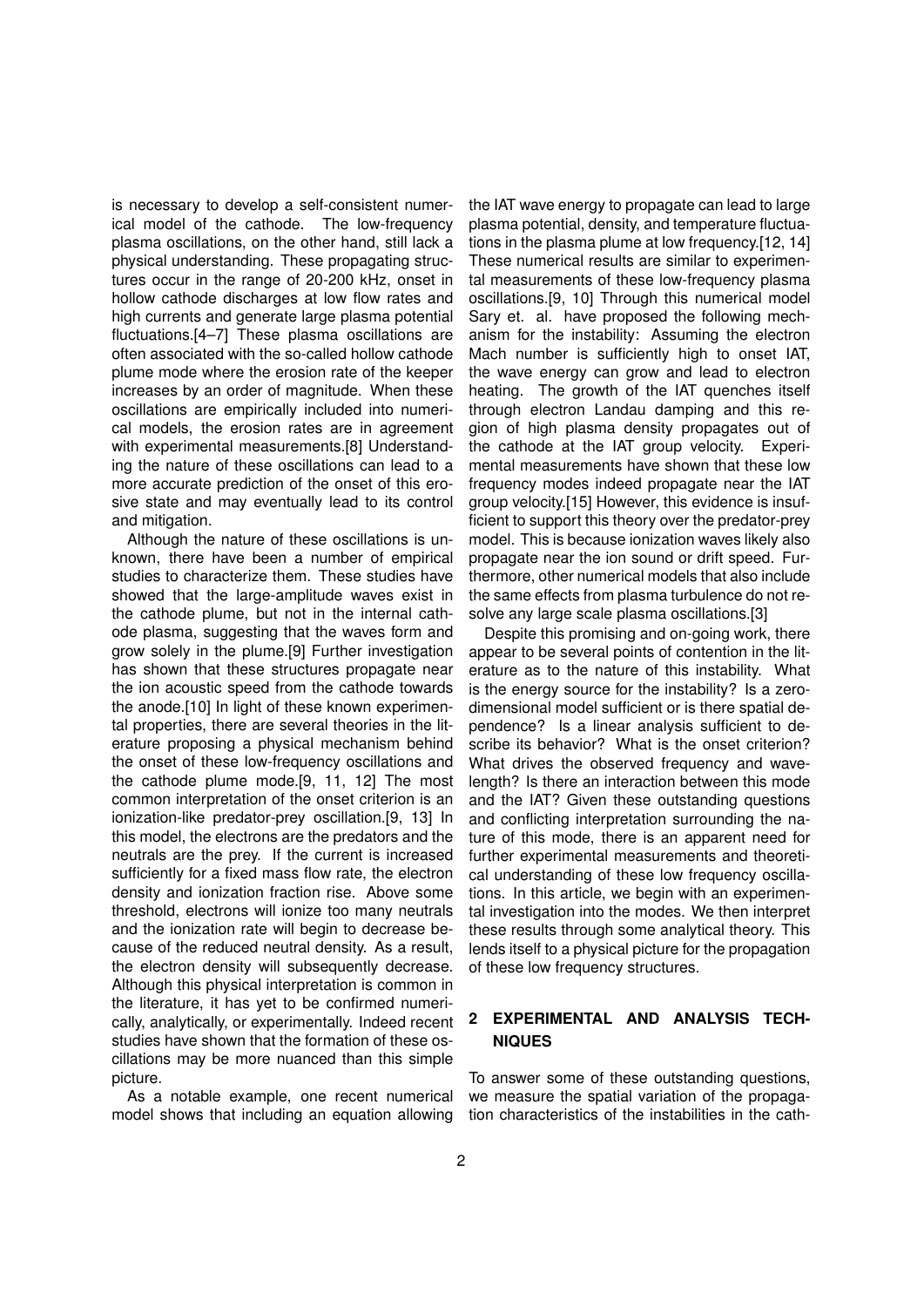ode plume. Additionally we identify the relationship, if any, between the IAT and the observed lowfrequency structures. To this end we first describe the experimental apparatus including the facility, cathode, and probes. This is followed by a discussion of the techniques used in our analysis.

#### **2.1 Apparatus**

The experiments were conducted in NASA Glenn Research Center's (GRC) Vacuum Facility-56, which is 3 ft in diameter and 4 ft long. The facility is pumped by an cryogenic pump and achieves base pressures of  $0.1 \mu$ Torr. The pressure was monitored using an ionization gauge. The pressure in the facility was between  $40 - 60 \mu$ Torr-Xe during operation.

The BaO hollow cathode used for this experiment was designed for a nominal operating current of 20 A and was operated using 99.999% Xe gas. The propellant flow to the cathode was varied from 10 to 14 sccm. Only the condition at 10 sccm was in plume mode, with large low-frequency oscillations. A discharge filter was used to prevent interactions between the power supply and the plasma. The current to the cathode was controlled to 23 A during the experiment. The discharge anode was mounted at a distance of 38 mm from the keeper face. This anode was made of tungsten with a water-cooled copper solenoid, though this solenoid was not in use during this experiment. The discharge parameters were recorded using the facility's data acquisition and control system.



*Figure 1: Experimental setup for probe measurements of low frequency plasma waves in a hollow cathode discharge. The setup is viewed from above.*

Fluctuations in the ion saturation current were

measured using two Langmuir probes, approximately 2 mm in length and 0.5 mm in diameter and spaced by 5 mm. The Langmuir probe was biased to −30 V to measure the ion saturation current. The probes were moved axially between the cathode and the anode by a linear motion stage. The ion saturation current was measured using an oscilloscope acquiring at 10 MHz at positions between the anode and the cathode in 1 mm increments. The experimental setup is illustrated in Fig. 1.

## **2.2 Analysis Techniques**

From cylindrical Langmuir probe theory, the current collected by an ion saturation probe is

$$
i_{sat} = 0.61qA_p\sqrt{\frac{T_e}{m_i}}n,\tag{1}
$$

where  $q$  is the unit charge,  $A_p$  is the probe area,  $T_e$ is the electron temperature,  $m_i$  is the ion mass, and *n* is the plasma density. If we assume that temperature fluctuations are slow compared to those in density, then the relationship

$$
\frac{\delta i_{sat}}{\bar{i}_{sat}} = \frac{\delta n}{n_0} \; , \tag{2}
$$

is the is established. In Eqn. 2, δ*isat* and δ*n* are the fluctuations in ion saturation current and plasma density, respectively and  $\bar{i}_{\text{sat}}$  and  $n_0$  are the steady state ion saturation current and plasma density. This relationship is used to determine the relative fluctuation in the plasma density.

We primarily use two techniques to interpret the experimental measurements of these plasma density fluctuations. To understand how the modes in the cathode plume evolve in time, we use a continuous wavelet transform for time-frequency analysis of the ion current fluctuations [16]. The continuous wavelet transform is defined as

$$
\chi(\omega,\tau) = \sqrt{\omega} \int_{-\infty}^{\infty} x(t) \overline{\psi}(\omega(t-\tau)) dt , \quad (3)
$$

where  $\chi(\omega, \tau)$  is the amplitude of the wavelet at time  $\tau$  with frequency  $\omega$  and  $\bar{\psi}(t)$  is the wavelet function. Typically wavelets are of the form  $\bar{\psi}(t) =$  $w(t)e^{it}$ , where  $w(t)$  describes the temporal extent of wavelet. We have have used a generalized Morse wavelet in our analysis.[17] Additionally, we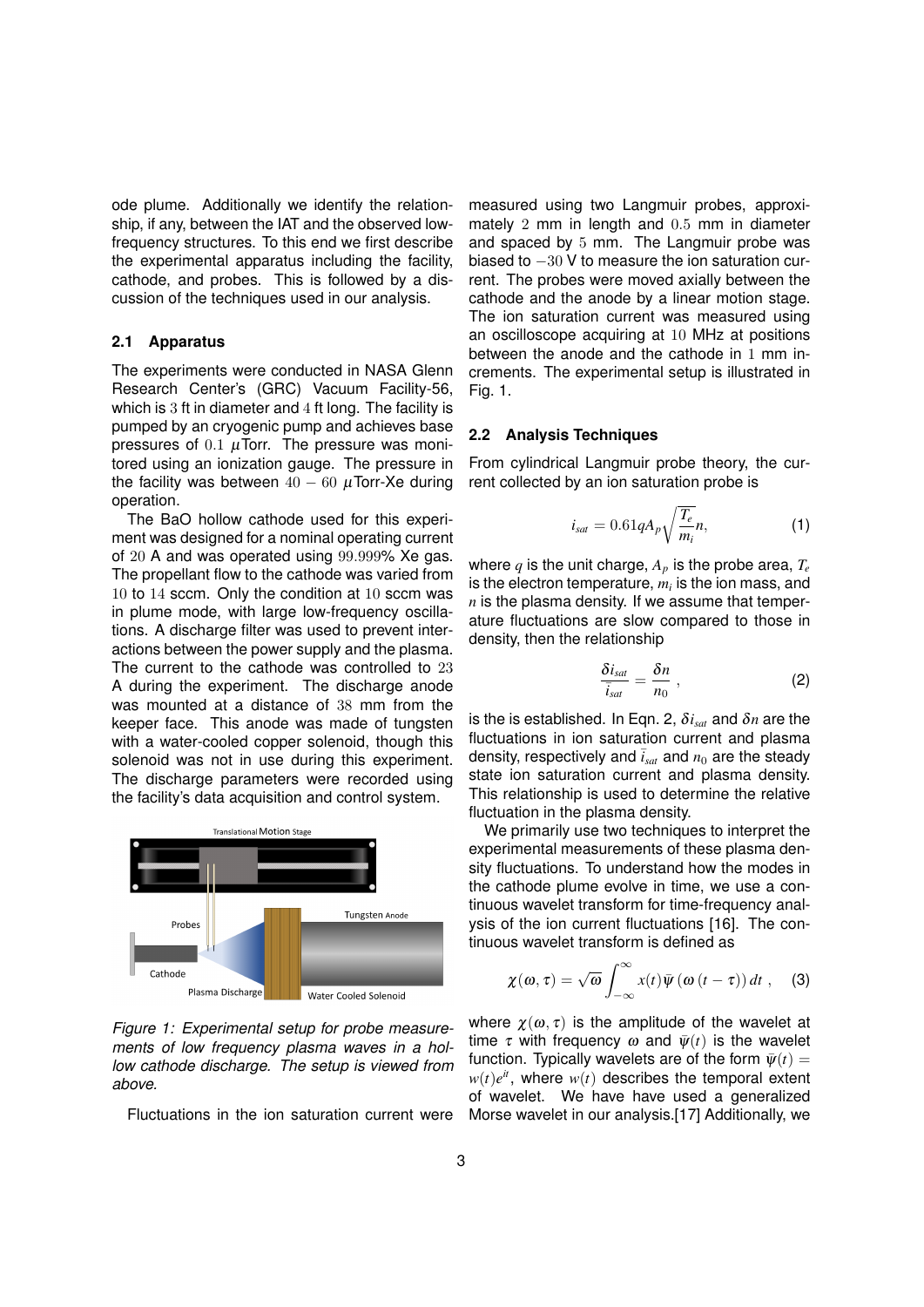use the measured signals to estimate the dispersion of the plasma,  $D(\omega, k) = 0$ , with the Beall technique.[18] With this technique, we can identify the modes in the plasma as well as their propagation characteristics. Of particular interest is the phase velocity, which is calculated as

$$
v_{ph} = \frac{\omega}{k} \; , \tag{4}
$$

where  $\omega$  is the frequency and *k* is the wavenumber of the dominant mode in the plasma. Here, *k* indicates the direction of propagation of a mode. When  $k < 0$ , the mode propagates towards the cathode while  $k > 0$  is propagation towards the anode.

### **3 RESULTS**

We discuss in this section the results from our analysis of the fluctuations in the cathode plasma. We first examine the transient behavior of the modes in the plasma using wavelet analysis and then identify them by estimating the dispersion. Next, we study the spatial structure of the propagating modes. These results are then compared to analytical theory. Since flow rates above 10 sccm did not exhibit the low-frequency waves we are interested in understanding, we focus our analysis on the 10 sccm condition. By reducing the flow rate from 12 sccm to 10 sccm, the low-frequency structures appeared in the discharge and the plume mode onset.

# **3.1 Wavelet Analysis and Dispersion Relations**

Figure 2 shows the result of the wavelet analysis of the ion saturation probe signal. As has been reported before, we observe two modes, a low frequency oscillation near 40 kHz and higher frequency oscillations at frequencies above 200 kHz. Figure 2 indicates that while the amplitude of the low-frequency oscillations is time invariant, the higher frequency modes are not. In fact, the high frequency modes manifest themselves as periodic bursts rather than consistent oscillations. Not only does the amplitude of the high frequency modes oscillate, but its frequency is equal to that of the low-frequency oscillation. This transient behavior is consistent with the description provided by Sary et. al, where high frequency acoustic waves grow and saturate in the cathode plume leading to low frequency density fluctuations.



*Figure 2: A representative example of the output of the wavelet analysis. The color axis is*  $\chi(\omega, \tau)$ *from Eqn. 5. The amplitude of the modes above* 200 *kHz fluctuates in time at about* 40 *kHz.*

Now, we can identify the modes in the plasma by estimating the dispersion using the Beall technique. Figure 3 shows the oscillation frequency against the wavevector. The intensity is proportional to the amplitude of the wave at that frequency wavelength. All together, this plot shows the amplitude of the modes that propagate in the plasma. Figure 3 shows the dispersion at three positions in the cathode plume. We find that the low frequency modes that are traditionally associated with predator-prey ionization waves have well defined wavelengths and frequencies. The higher frequency waves exist in a broad range of wavelengths and frequencies and have been observed before by Jorns et. al..[1] Our novel observation is that their amplitude appears to be fluctuating in time.

Furthermore, Figs. 3a-3c, indicate that the dominant modes change with location in the discharge. Figure 3a shows the dispersion at  $z = 1$  mm. At this location we observe a 40 kHz oscillation that is propagating towards the cathode, *k* < 0 as well as some turbulent ion acoustic modes that also appear to propagate backwards. Figure 3b shows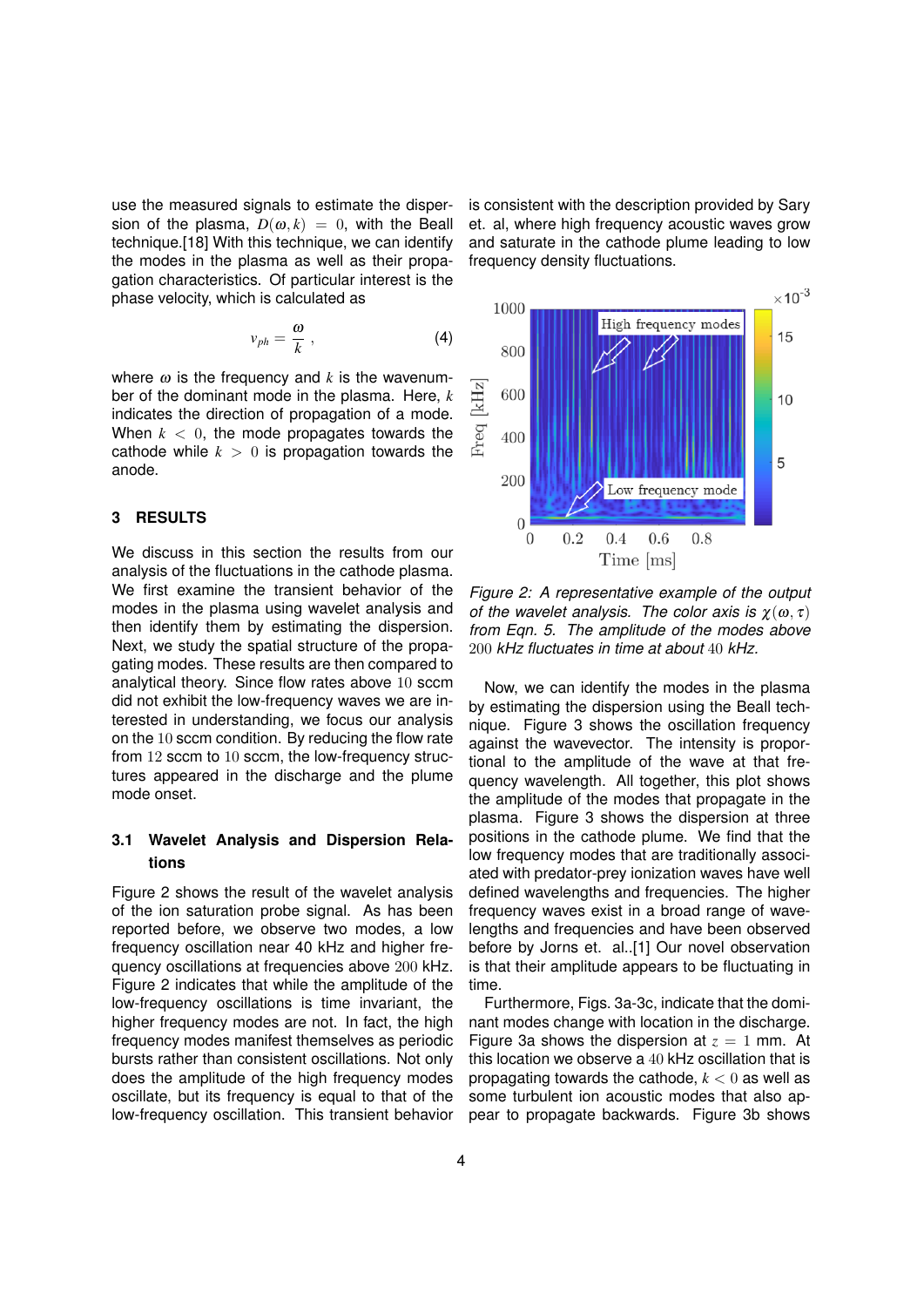

*(a) The measured dispersion relation as at*  $z = 1$  *mm. Here we observe a wave that propagates towards the cathode.*

*(b) The measured dispersion rela-(c) The measured dispersion relation as at*  $z = 10$  *mm.* At this posi*tion k* = 0*, implying that the plasma ent modes are present in the plasma between the probes is oscillating in phase.*

*tion as at*  $z = 21$  *mm. Two coheras well as the wave propagating towards the cathode.*

*Figure 3: Dispersion measurements at various positions in the cathode plume. Figures are saturated to show detail.*

*Table 1: calculated phase velocities of the measured dispersion relations in Fig. 3.*

| $z$ [mm] | $v_{ph}$ [m/s]      |  |  |
|----------|---------------------|--|--|
|          | $-2400$             |  |  |
| 10       |                     |  |  |
| 21       | $-2300, 2300, 2600$ |  |  |

the dispersion at  $z = 10$  mm. At this position, the wavevector of the 40 kHz oscillation has shifted to  $k = 0$ . This implies that the plasma between the two probes is oscillating in phase. Additionally, there exist some turbulent ion acoustic modes in the plasma. These modes are of relatively small amplitude compared to the low-frequency wave. Figure 3c show the measured dispersion at  $z =$ 21 mm. Here, we observe several modes in the plasma. First, there exist two coherent modes that propagate towards the anode. These modes appear to travel at slightly different phase velocities. Second, a wave that propagates towards the cathode reappears.

The wavelet analysis and the measured dispersion relations suggest the following physical picture. The amplitude of the ion acoustic like modes are oscillating in time at a frequency equal to that of the low-frequency mode. The region where  $k \approx 0$  can be interpreted as a point source for the instability. Figures 3a-3c suggest that the waves originate from a point source and propagate away. We further explore this hypothesis in the following section by examining the spatial propagation of these modes.

#### **3.2 Spatial Structure of Propagating Modes**

Now that we have established the coexistence of the coherent, low-frequency modes and IAT, we will more closely examine the spatial dependence of these modes. The signal captured by the oscilloscope is clouded in noise. To better observe the low-frequency propagating structures in both the plasma density and in the IAT, we must average the signal from the ion saturation probe. Below, we discuss the averaging technique used in our analysis and present the results.

Figure 4 shows the continuous wavelet transform of the signal captured from the ion saturation probes at two points in time, separated by about 2.5  $\mu$ s. The amplitude of the IAT modes changes in time while the amplitude of the low-frequency modes is time invariant. In our analysis, we find that the low-frequency modes oscillate at frequencies below 200 kHz. To discriminate between the low-frequency modes and the IAT modes, we use a cut-off frequency of 200 kHz in our analysis of the IAT.

We can estimate the total energy density in the IAT as a function of time by integrating from the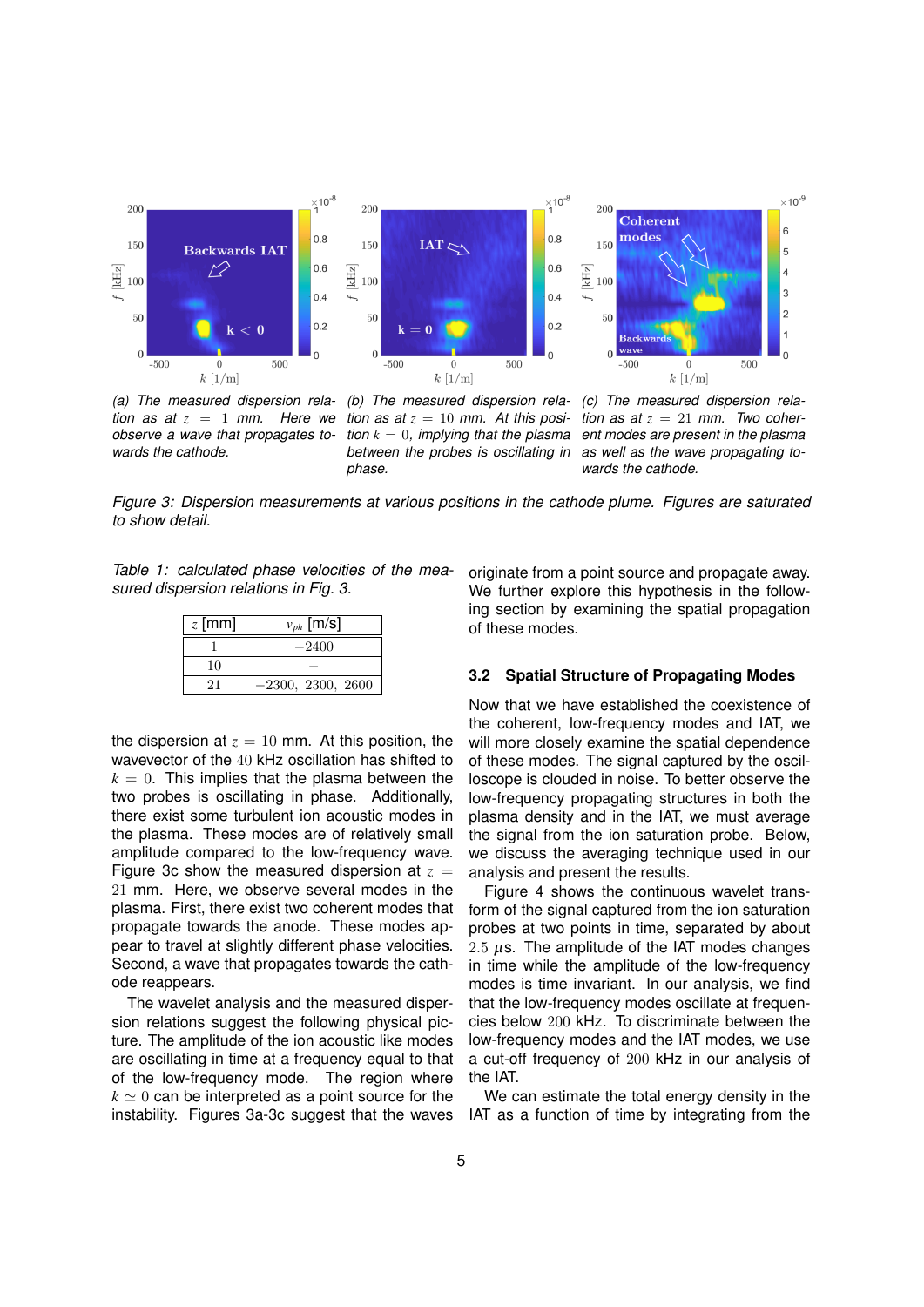

*Figure 4: Comparison of the frequency spectra resulting from the wavelet analysis at different times within a cycle. The amplitude of the IAT-like modes changes in time, while the coherent modes do not. The vertical line denotes the 200 kHz cutoff for the IAT-like modes.*

cut-off frequency,  $\omega_1$ , to the highest frequency in the measured spectrum,  $\omega_2$ ,

$$
W(\tau) \propto \int_{\omega_1}^{\omega_2} \chi^2(\omega, \tau) d\omega \ . \tag{5}
$$

From Eqn. 5, we can calculate the relative fluctuation in wave energy density,  $\delta W/W_0$  as a function of time. A representative output of this calculation is shown in Fig. 5. Using the maxima of the IAT wave energy  $(\max (\delta W/W_0))$  as a trigger, shown in Fig. 5, we then compute a triggered average of the wave energy density showing a few cycles. The average the plasma density fluctuation is calculated using the peaks in Fig. 5 as a trigger and averaging the raw measurement from the ion saturation probe, showing a few cycles of oscillation. We compute these averages at all positions in the plume. Note that the resulting waveforms are not correlated in time.

Figure 6 shows the results of the triggered average analysis. We observe clear coherent structures forming in both the plasma density and IAT wave energy density. Figure 6a shows two cycles



*Figure 5: Relative fluctuations in wave energy density. The peaks in this trace are used to trigger the average.*

of the oscillation at  $z = 1$  mm. A quasi-sinusoidal oscillation in the plasma density is observed, while the fluctuation in the wave energy density is periodic but nonlinear. The frequency of oscillation for both the ion and wave energy densities is 40 kHz. Figure 6b shows the same fluctuations at 15 mm. At this position, two coherent density structures begin to form. The IAT wave energy density fluctuation has decreased, however its shape does not qualitatively change like the density. Lastly, Fig. 6c shows these oscillations at  $z = 21$  mm. At this location the coherent structures are now distinct and the IAT perturbation continues to retain its shape. The period of fluctuation in the IAT wave energy density is exactly that of the low-frequency waves. Furthermore, there is a developing phase relationship between the IAT energy and the plasma density fluctuation that changes as a function of position. Near the cathode, the IAT energy leads the density fluctuation. Downstream, the density fluctuation leads the IAT energy.

The evidence in Figs. 3 and 6 both help create the physical picture that a point source in the plume generates structures in both the plasma density and IAT wave energy that propagate away from that location. The structures that propagate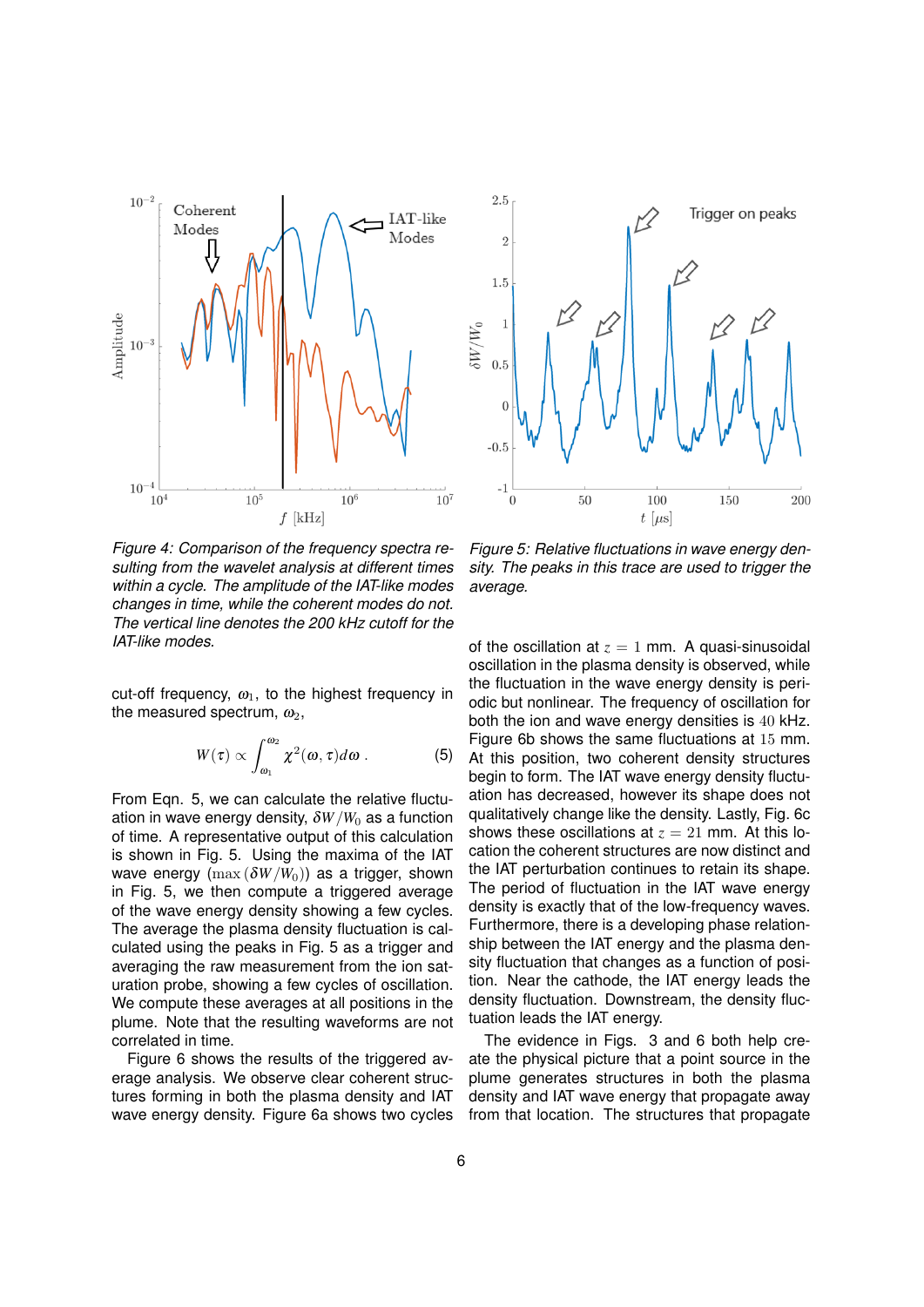

*(a) Quasi-sinusoidal plasma density and IAT wave energy density waves* are observed at  $z = 1$  mm. The fre*quency of oscillation is* 40 *kHz.*

*(b) Two coherent density structures (c) Two coherent structures are propbegin to separate and propagate at agating at z* = 21 *mm. The IAT z* = 15 *mm. The IAT wave energy wave energy density continues to osdensity continues to oscillate quasi-cillate quasi-sinusoidally with a resinusoidally with a reduced ampli-duced amplitude. tude.*

*Figure 6: Two cycles of the waveform captured by the ion saturation probe at three locations in the cathode plume. The cathode was at the* 23 *A,* 10 *sccm condition. Note, each position is measured at a different time. The measurements at each position are not correlated in time.*

towards the anode appear to break up into distinct perturbations, while those that propagate towards the cathode remain quasi-periodic. The coexistence of low-frequency coherent modes with turbulent acoustic modes has been observed in the literature and is discussed further in the following section. [19]

# **4 DISCUSSION**

To interpret these trends, we note that previous studies have shown that similar types of coherent structures propagating concurrently with IAT energy. In these works, the large scale oscillations are termed "solitons."[19] Ion acoustic solitons are nonlinear and coherent plasma structures that qualitatively share many properties with the low-frequency fluctuations we have measured in the cathode plume. Solitons propagate in a plasma near the ion acoustic speed, they are coherent, and can be periodically excited.[20] In this section, we first review the relevant theory of ion acoustic solitons. We then interpret our experimental measurements through the lens of this analytical theory.

#### **4.1 Theory for Low-Frequency Modes**

In a departure with previous linear perturbation analyses of the cathode plume [13, 15], we propose that the generation of ion acoustic solitons may be the source of coherent, low-frequency oscillations. Ion acoustic solitons are coherent plasma oscillations born out of a balance between the nonlinearity of convection and wave dispersion. These waves have been studied extensively both experimentally and theoretically since the 1960's in double plasma devices.[21–24] Furthermore, solitons are known to exist in a dynamic equilibrium with ion acoustic turbulence, which has been measured in the cathode plume.

The waveform for solitons can be derived from the fluid equations for ions and electrons and Poisson's equation. In the ion frame of reference, the ion continuity and momentum equations are

$$
\frac{\partial n_i}{\partial t} + \frac{\partial n_i u_i}{\partial x} = 0 \tag{6}
$$

$$
\frac{\partial u_i}{\partial t} + u_i \frac{\partial u_i}{\partial x} = -\frac{\partial \Phi}{\partial x} \ . \tag{7}
$$

Here, we have neglected ionization and assumed the ions are cold. For the electrons, we assume that the electron mass is negligible such that the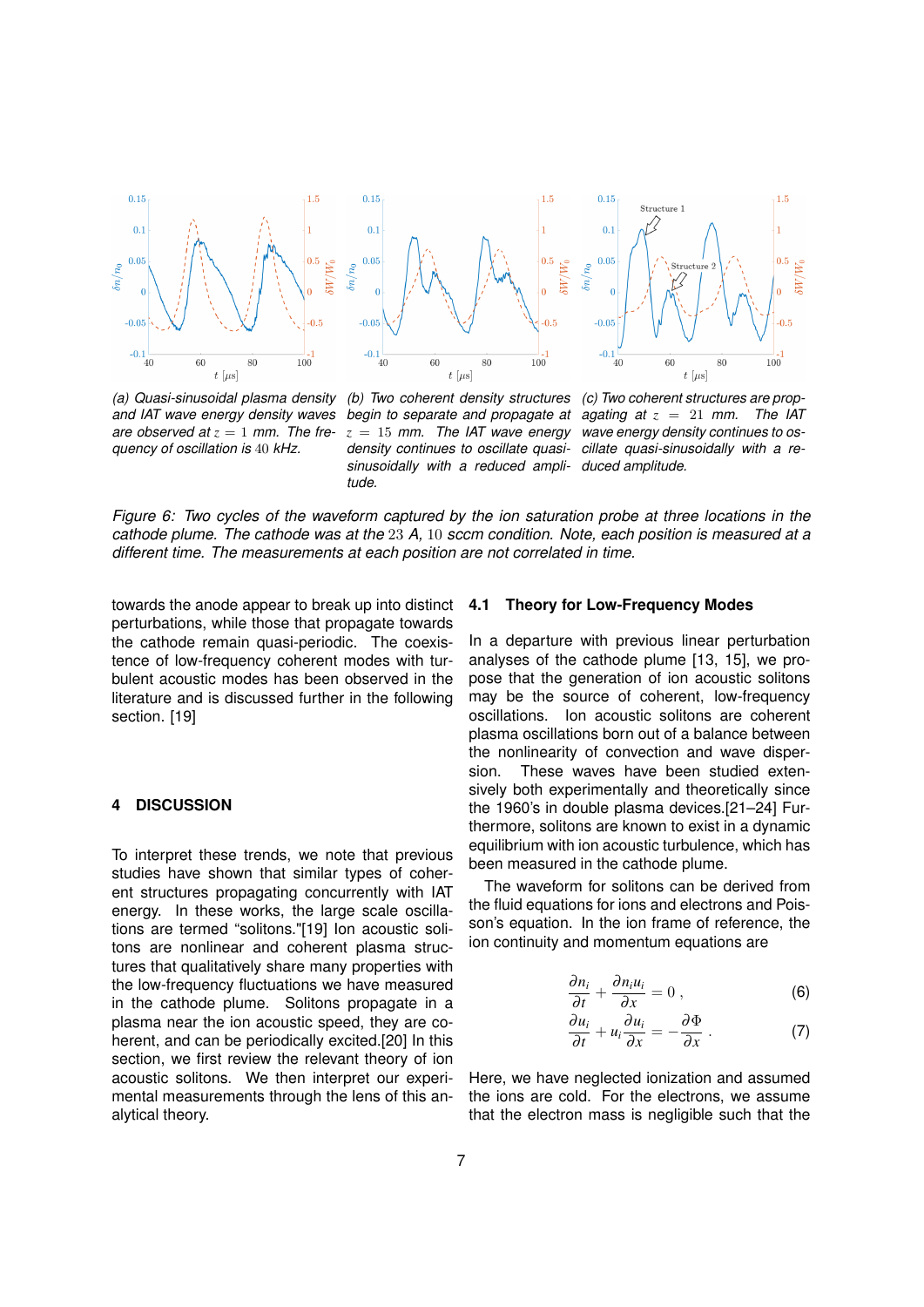electron momentum equation is simplified to:

$$
n_e \frac{\partial \Phi}{\partial x} + \frac{\partial n_e}{\partial x} = 0 , \qquad (8)
$$

and Poisson's equation is simply:

$$
\frac{\partial^2 \Phi}{\partial x^2} = n_i - n_e \ . \tag{9}
$$

In Eqns.  $6 - 9$ ,  $n_{i(e)}$ ,  $u_i$ ,  $\Phi$  are the ion (electron) density, velocity and electric potential, respectively. The densities are normalized by their steady state quantities, the velocities by the ion sound speed,  $c_s = \sqrt{qT_e/m_i}$ , the length by the Debye length and the potential by the electron temperature. Following the procedure of Washimi and Tanuiti [21], it can be shown that the fluctuation in electron density is given by [21, 22, 25]

$$
\frac{\partial n_e^{(1)}}{\partial \tau} + n_e^{(1)} \frac{\partial n_e^{(1)}}{\partial \xi} + \frac{1}{2} \frac{\partial^3 n_e^{(1)}}{\partial \xi^3} = 0 \ . \tag{10}
$$

This is the well known Korteweg De-Vries equation for ion acoustic waves.[26] From Eqn. 10, we see that the rate of change of the density is balanced between the nonlinearity of convection (the second term) and dispersion (third term). The stationary solution to this problem is the so-called solitary wave, or soliton, and is given by

$$
n(x,t) = \delta n \operatorname{sech}^2\left(\frac{x - ut}{D}\right) , \qquad (11)
$$

where we have dropped  $n_e^{(1)}$  in favor of  $n$ . In this equation, δ*n* is the amplitude of the soliton, *u* is the soliton speed, and *D* is its width. The following relationships between δ*n* and the other parameters are

$$
\left(\frac{D}{\lambda_D}\right)^2 = 6\frac{n_0}{\delta n},\qquad(12)
$$

$$
u = c_s \left( 1 + \frac{1}{3} \frac{\delta n}{n_0} \right) , \qquad (13)
$$

where  $n_0$  is the steady state plasma density. From Eqns. 12 and 13, we find that as the amplitude of the wave increases, the width decreases and the speed of propagation increases. Conducting a Galilean transform to the laboratory frame, we find that Eqn. 13 becomes

$$
u = c_s \left( 1 + \frac{1}{3} \frac{\delta n}{n_0} \right) + u_i , \qquad (14)
$$

where  $u_i$  is the ion drift velocity. This theory, is in agreement with our current understanding of the low-frequency modes in the cathode plume. It is coherent, and propagates near the ion acoustic speed. If supported by experiment, this analytical theory allows us to answer some key questions about mode including the propagating characteristics, spatial dependence of the structure, and the sufficiency of a zero-dimensional model and of a linear analysis. The following is a comparison of this analytical theory with the experimental results provided in Sec. 3

# **4.2 Comparison of Experimental Results to Analytical Theory**

Taking a closer look at  $z = 21$  mm, we have curve fit the density fluctuation using Eqn. 11 with  $\delta n/n_0$ and  $\tau = (D/u)$  as free fit parameters; where we have interpreted each peak in the time series as an individual soliton. Figure 7 shows the result of the curve fit over three cycles of oscillation. We find good qualitative agreement between the experimental measurements and Eqn. 11. The average height and width of the three structures in our waveform are shown in Table 2. We similarly estimate the phase velocity of each soliton at  $z = 21$  mm by identifying them as the coherent structures in the dispersion measurements of Fig. 3c. These estimates are also shown in Table 2.

*Table 2: The average amplitude,* δ*n, and temporal width,* τ*, of the waveform as found by a curve fit of the data at*  $z = 21$  *[mm] to Eqn. 11. The phase velocity, u, is found from the estimated dispersion.*

| Soliton | $\delta n/n_0$    | $\tau$ [ $\mu$ s] | $u \left[ m/s \right]$ |
|---------|-------------------|-------------------|------------------------|
|         | $0.27 + 0.01$     | $5.8 \pm 0.1$     | $2600 \pm 700$         |
|         | $0.143 \pm 0.004$ | $5.0 \pm 0.9$     | $2300 \pm 600$         |

Without measurements of the electron temperature and the plasma density, we cannot conduct an absolute comparison of these fit parameters to the theory (Eqn. 11); however we can compare the ratio of average height-to-width under the assumption that the waveform consists of two solitons. Manipulating Eqn. 12 we see that for two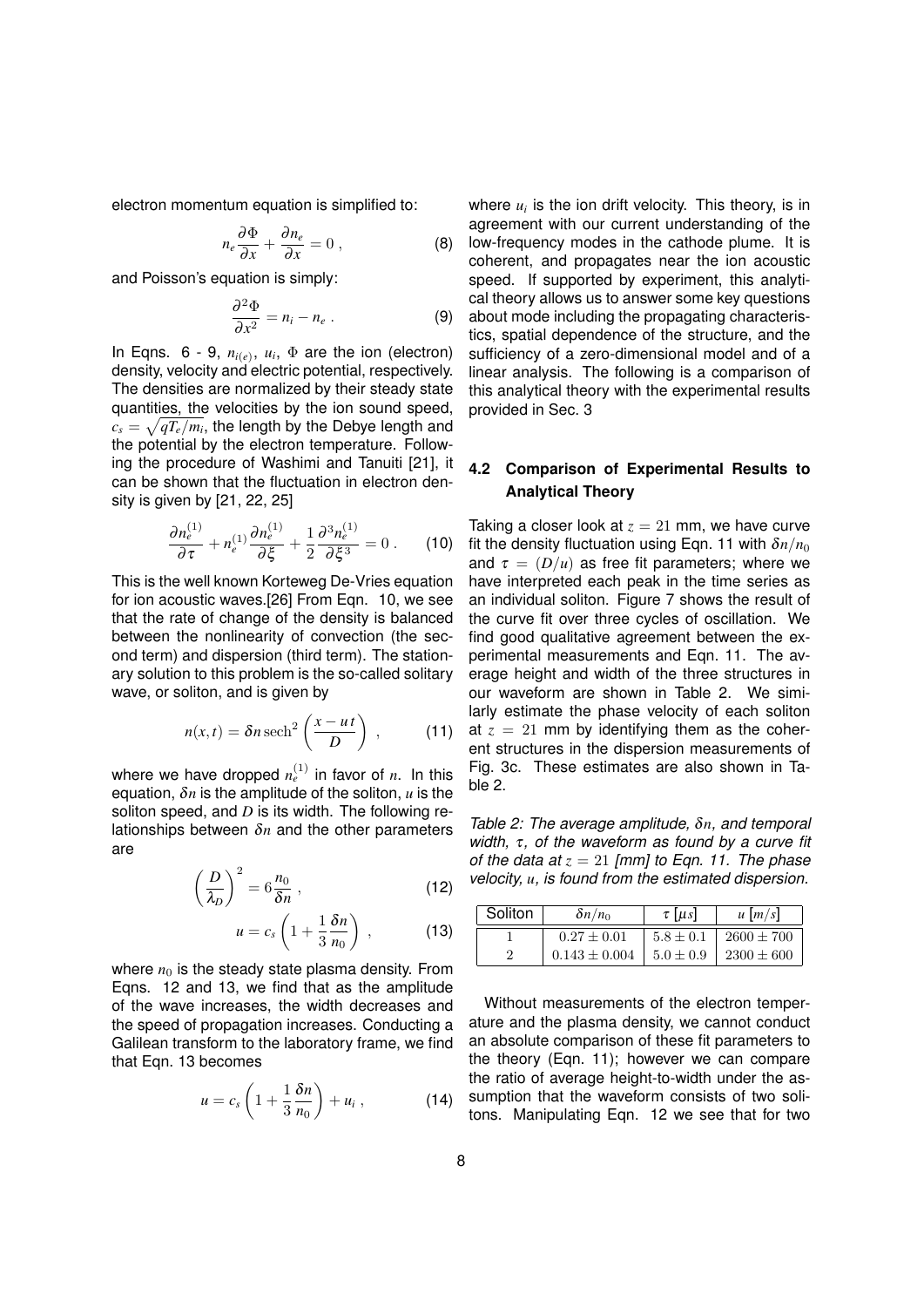*Table 3: Comparison of the speed and width of the soliton to those predicted by the theory and measured amplitude for solitons 1 and 2.*

|           | $\boldsymbol{D}$<br>D <sub>2</sub> | $u_1 \mid m/s$ | $u_2$   <i>m</i> / <i>s</i> | $D_1$   $\mu$ m  | $D_2$   $\mu$ m  |
|-----------|------------------------------------|----------------|-----------------------------|------------------|------------------|
| Predicted | $0.73 \pm 0.2$                     | $2650 \pm 700$ | $2570 \pm 700$              | $20 \pm 5$       | $27 \pm 6$       |
| Measured  | $1.3 + 0.6$                        | $2600 \pm 700$ | $2300 \pm 600$              | $15000 \pm 3000$ | $12000 \pm 2400$ |



*Figure 7: Three cycles of the ion density fluctuation, in blue, at*  $z = 21$  *mm are shown. The curve fit using Eqn. 11 is in black. The wave energy density fluctuation is in red.*

solitons

$$
\frac{D_1}{D_2} = \frac{\tau_1 u_1}{\tau_2 u_2} = \sqrt{\frac{\delta n_2}{\delta n_1}}.
$$
 (15)

Using the results from Table 2 we find that, within the uncertainty of the experiment, the width-toamplitude ratio of the measured waves in the cathode plume is in agreement with soliton theory. The results of this calculation is shown in Table 3. The uncertainty is primarily driven by our technique for determining the wave speed, which we have determined from the HWHM of the dispersion amplitude along the *k* axis of the Fig. 3c. As further evidence that these structures may be described as solitons, we can compare the inferred phase velocities for the soliton-like structures to the result of Eqn. 14. From the literature[1], we know that ion acoustic waves with a group velocity of  $v_g = u_i + c_s$ . This

relationship allows us to rewrite Eqn. 14 as

$$
u = v_g + c_s \left(\frac{1}{3} \frac{\delta n}{n_0}\right) \ . \tag{16}
$$

To calculate the right hand side of this equation, we need estimates of the IAT group velocity and the ion sound speed. We can estimate the IAT group velocity by curve fitting the dispersion above 200 kHz. The measured IAT group velocity is  $2500 \pm 700$  m/s. If we assume the electron temperature as 3 eV (typical for most cathodes), we find  $c_s \simeq 1500$  m/s. Table 3 shows the results of this calculation. We find that the theoretical results are within uncertainty of the measured phase velocities for solitons 1 and 2. The uncertainty in *vg*,

however, is large compared to  $c_s\left(\frac{1}{3}\frac{\delta n}{n_0}\right)$ .

Although certain key features seem in line with soliton theory, there is at least one feature in stark disagreement. We can also test Eqn. 12 directly by assuming that a steady state plasma density of  $n_0 = 10^{-19}$  m<sup>-3</sup>.[1] Now the Debye length of the plasma is known and *D* can be calculated, in terms of the soliton amplitude. The result of this calculation for solitons 1 and 2 is shown in Table 3. The observed widths are calculated from the fit results in Table 2 and are also shown in Table 3. The structures we observe are  $D \sim 10,000 \lambda_D$ , where as the solitons predicted by the theory and observed in the literature are  $D \sim 10 \lambda_D$ . The reason for this discrepancy is not known and in part works against our interpretation of these structures as solitons. There could be a few potential explanations. A possible reason for this discrepancy between theory and experiment could be related to the relaxation time of the perturbation to a soliton waveform. An initial disturbance of arbitrary form can relax to the soliton state. It is possible that in our measurements the initial perturbation is broader than a soliton and there has been insufficient time for the waveform to have completely relaxed to the soliton state, resulting in a wider struc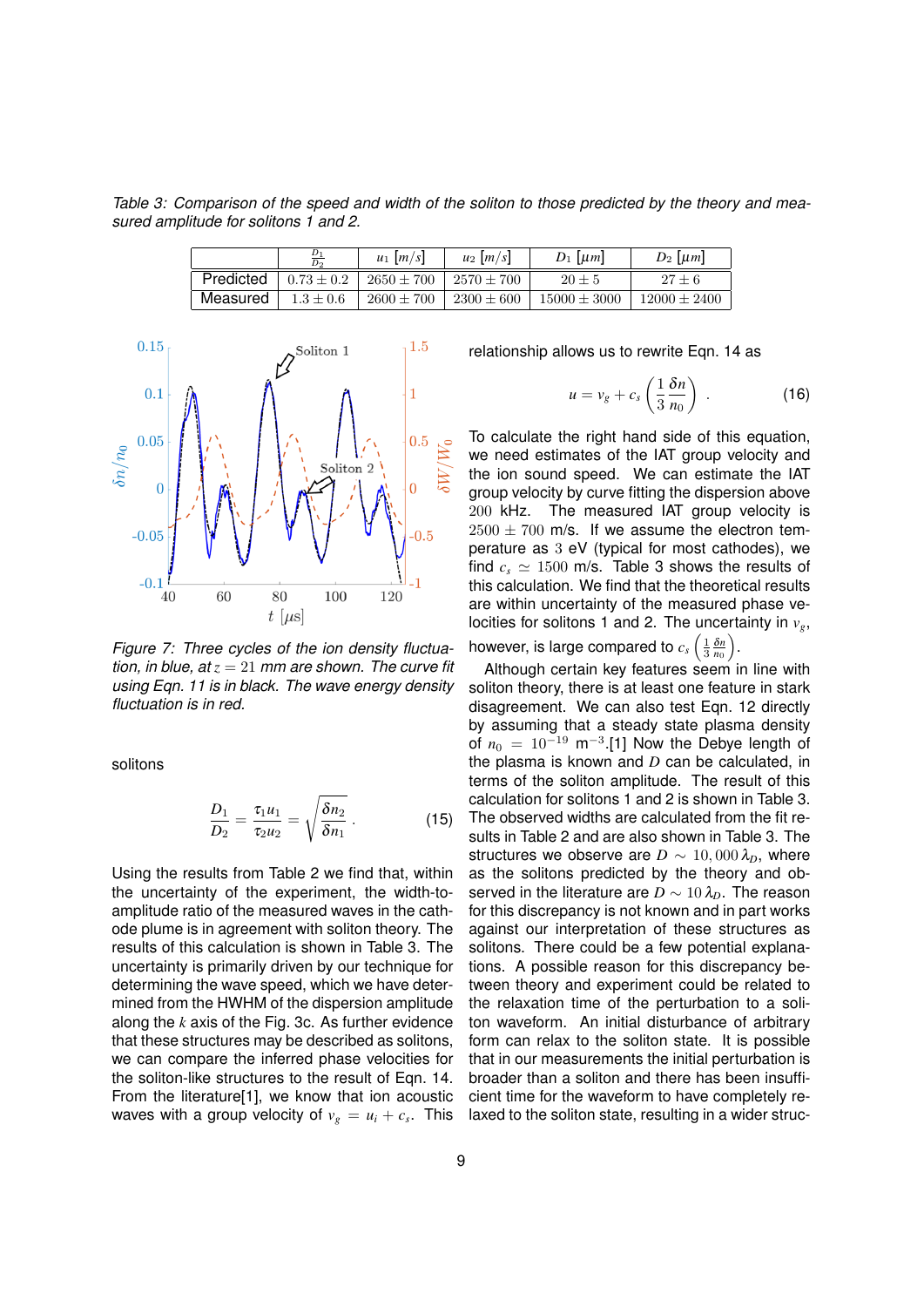ture. Another possibility is related to the simplifying assumptions. For example, ionization was not considered in the theoretical development but could be altering the density profile on similar timescales as the fluctuations in the plasma. Although the width of the structure is underestimated by a soliton description, the theory is still able to capture many of the properties of these low-frequency oscillations.

Having discussed the density perturbations, we now pivot our discussion to the IAT wave energy density fluctuations. The total energy in the turbulent modes fluctuates in time with its own solitonlike structure, shown in Figs. 6a-6c. Similarly curve fitting the averaged waveform in Fig. 7 to Eqn. 11, we find the temporal width  $\tau = 6.3 \pm 0.2 \ \mu s$  and an amplitude of  $\delta W/W_0 = 1.08 \pm 0.02$ . The width of the IAT energy oscillation is similar to that of soliton 1, while its amplitude is three times larger than the density perturbation (noting the different scales in Fig. 7). As was observed in Figs. 6a-6c these bursts of turbulent energy propagate with a developing phase relationship with the density pertrubation. In the literature similar characteristics have been observed when locally exciting a plasma. When the plasma is perturbed, IAT is generated as a wave packet and it propagates away from the source.[27, 28] It is possible that this process occurs in the cathode plume.

# **5 PHYSICAL SIGNIFICANCE**

In light of the results presented above, we return to the outstanding questions about the coherent structures in cathode plumes outlined Sec. 1:

- 1. *Is a linear analysis sufficient?* The weaklynonlinear theory for solitary waves is shown to be in relatively good agreement with experiment (with some exceptions), indicating that a linear theory may be insufficient to describe the evolution of the mode.
- 2. *Is a zero-dimensional model sufficient or is there spatial dependence?* The waveforms and dispersion are both changing spatially and appear to indicate that there is a localized "source" of the instability. Periodic impulses disperse energy to several types of waves that propagate away from this location

in the plume. This type of behavior cannot be captured by a zero-dimensional model.

3. *Is there an interaction between this mode and the IAT?* We have observed an oscillation in the IAT wave energy density that appears to propagate away from the "source" and has the same period as the density fluctuation. IAT energy density fluctuations are clearly correlated, however these measurements do not necessarily indicate that they are related to the generation of the low-frequency waves.

Our theory and measurements create a physical picture where a localized and periodic disturbance in the plasma generates the instabilities. The energy in this "source" region is dispersed into several modes: IAT and coherent low-frequency structures that propagate towards the anode and a quasi-periodic wave propagating towards the cathode. The IAT is generated periodically similar to a wave packet. The low-frequency, anode propagating structures are, for the most part, well described by soliton theory. The wave that propagates to the cathode could contribute to the enhanced erosion observed when the cathode is operating in plume mode. This new understanding of how the mode evolves will lead to future experimental and theoretical investigations into the origin of these waves.

#### **6 CONCLUSIONS**

Ion saturation probes have been used to measure the spatial dependence of waves present in a hollow cathode operating in the plume mode. These measurements indicate that localized, periodic impulses near the cathode are the source of the instabilities in the plasma. The energy in the "source" region disperses into IAT and coherent, low-frequency waves that propagate towards the anode as well as a quasi-periodic wave that propagates towards the cathode. The low-frequency anode propagating modes are interpreted with a weakly nonlinear formulation of ion acoustic solitons. The measured height-to-width ratio and velocity of the wave are in good agreement with the theory, however observed width is four orders of magnitude larger than predicted. In addition to these density perturbations, we have measured an oscillation in the total IAT energy through wavelet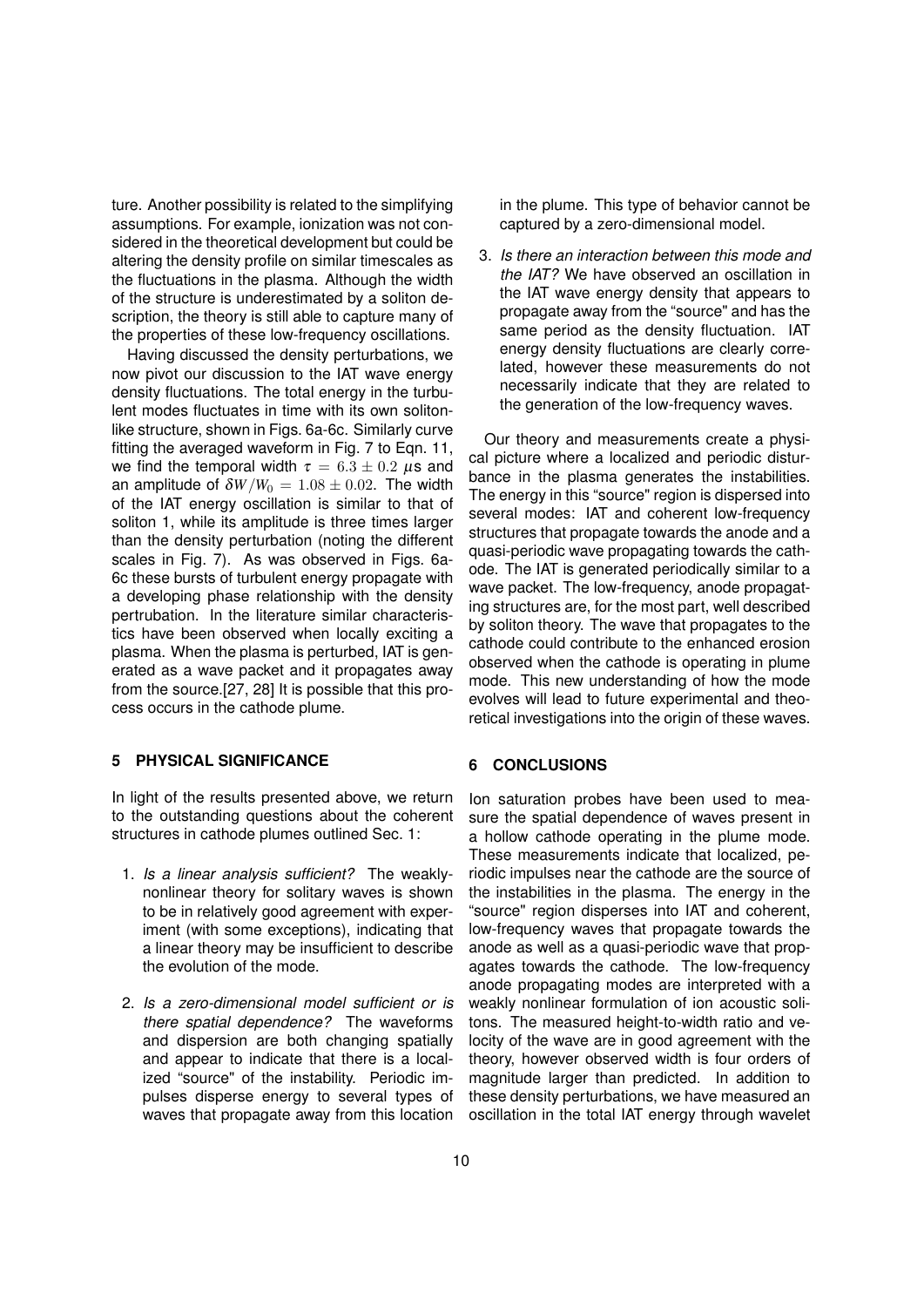analysis and averaging. The total energy of these turbulent modes fluctuates in time with an evolving phase relationship with the low-frequency density perturbations. The IAT appears to be generated and propagate like a wave packet in the cathode plume. This collection of new experimental evidence has created a new picture for the evolution of the waves associated with the cathode plume mode, where plasma instabilities are generated from a localized source in the plume.

### **7 ACKNOWLEDGEMENTS**

This work was supported by the NASA Space Technology Research Fellowship under the grant number NNX15AQ37H. The authors would like to thank Tim Sarver-Verhey and the facility technicians at NASA Glenn Research Center for the use of their vacuum facility, cathode and anode for the experiments.

# **REFERENCES**

- [1] Jorns, B. A., Dodson, C., Goebel, D. M., and Wirz, R., "Propagation of Ion Acoustic Wave Energy in the Plume of a High-Current LaB6 Hollow Cathode," *Physical Review E*, Vol. 96, No. 2, Aug. 2017, pp. 023208.
- [2] Mikellides, I. G., Katz, I., Goebel, D. M., and Jameson, K. K., "Evidence of Nonclassical Plasma Transport in Hollow Cathodes for Electric Propulsion," *Journal of Applied Physics*, Vol. 101, No. 6, March 2007, pp. 063301.
- [3] Lopez Ortega, A., Mikellides, I. G., and Jorns, B., "First-Principles Modeling of the IAT-Driven Anomalous Resistivity in Hollow Cathode Discharges II: Numerical Simulations and Comparison with Measurements," American Institute of Aeronautics and Astronautics, July 2016.
- [4] Csiky, G. A., "Measurements of Some Properties of a Discharge from a Hollow Cathode," *NASA Technical Note*, 1969.
- [5] Philip, C., "A Study of Hollow Cathode Discharge Characteristics," *AIAA Journal*, Vol. 9, No. 11, Nov. 1971, pp. 2191–2196.
- [6] Domonkos, M. T., Gallimore, A. D., Williams Jr, G. J., and Patterson, M. J., "Low-Current Hollow Cathode Evaluation," *Joint Propulsion Conference*, No. 2575, American Institute of Aeronautics and Astronautics, Los Angeles, CA, 1999, p. 48109.
- [7] Williams, G.J., J., Smith, T., Domonkos, M., Gallimore, A., and Drake, R., "Laser-Induced Fluorescence Characterization of Ions Emitted from Hollow Cathodes," *IEEE Transactions on Plasma Science*, Vol. 28, No. 5, Oct. 2000, pp. 1664–1675.
- [8] Mikellides, I. G., Katz, I., Goebel, D. M., Jameson, K. K., and Polk, J. E., "Wear Mechanisms in Electron Sources for Ion Propulsion, II: Discharge Hollow Cathode," *Journal of Propulsion and Power*, Vol. 24, No. 4, 2008, pp. 866–879.
- [9] Goebel, D. M., Jameson, K. K., Katz, I., and Mikellides, I. G., "Potential Fluctuations and Energetic Ion Production in Hollow Cathode Discharges," *Physics of Plasmas (1994-present)*, Vol. 14, No. 10, Oct. 2007, pp. 103508.
- [10] Georgin, M. P., Byrne, M., Jorns, B. A., and Gallimore, A., "Passive High-Speed Imaging of Ion Acoustic Turbulence in a Hollow Cathode," *53rd AIAA/SAE/ASEE Joint Propulsion Conference*, No. 4973, American Institute of Aeronautics and Astronautics, 2017.
- [11] Mandell, M. and Katz, I., "Theory of Hollow Operation in Spot and Plume Modes," American Institute of Aeronautics and Astronautics, June 1994.
- [12] Sary, G., Garrigues, L., and Boeuf, J.-P., "Hollow Cathode Modeling: II. Physical Analysis and Parametric Study," *Plasma Sources Science and Technology*, Vol. 26, No. 5, 2017, pp. 055008.
- [13] Fife, J., Martinez-Sanchez, M., and Szabo, J., "A Numerical Study of Low-Frequency Discharge Oscillations in Hall Thrusters," American Institute of Aeronautics and Astronautics, July 1997.